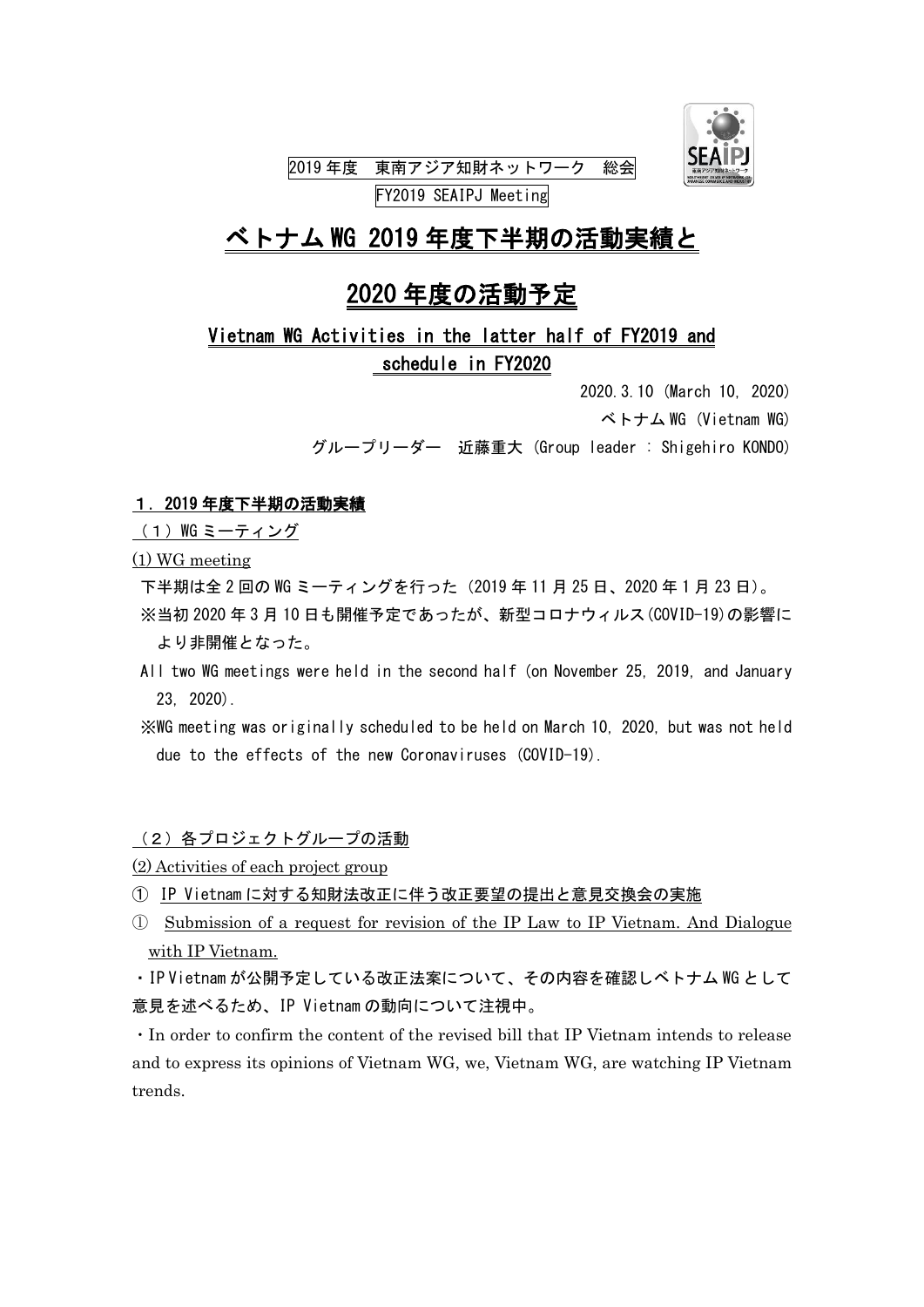- ② VIPRI との特許・商標ワークショップの実施(2020 年 2 月 19-20@ダナン)
- ② Workshop on Patent & Trademark with VIPRI (February 19-20, 2020 @Da Nang)
- ・2019 年 9 月に実施した VIPRI との意見交換の結果を踏まえて、2020 年 2 月 19、20 日に ダナンにおいてワークショップを開催。ベトナム WG からは 7 名(JETRO バンコク 2 名含 む)が参加。ベトナム側は VIPRI カン副所長を含む 3 名と IP ベトナムダナンオフィス 1 名が参加。
- ・ワークショップは、当初、1 日目にオープンセッション、2 日目にクローズドセッション を開催予定であった。1 日目はダナンの民間企業、大学関係者を聴衆として、商標の必要 性に主眼を置いたワークショップ(オープンセッション)を、2 日目に VIPRI と SEAIPJ ベトナム WG メンバーとの限られたメンバーで日越間の特許侵害の考え方の違いを議論す るワークショップ(クローズドセッション)を開催予定であった。
- ・しかし、新型コロナウィルス感染(COVID-19)拡大を防止するために VIPRI 側からオープ ンセッションは開催できない旨の連絡を受け、急きょ 1 日目は、日本側が用意したプレ ゼンを紹介するとともに VIPRI 側から以下の 3 点に関するプレゼンがあった。①ベトナ ムにおける知財の GDP に対する寄与、②IP プラットフォーム、③特許の質 の 3 点。
- ・2 日目のクローズドセッションは予定通り実施。日本側が提示した仮想事例(特許クレー ムと 9 つの被疑侵害品)に基づいて、日本とベトナム側の特許侵害の考え方の違いを議 論した。
- ・議論の結果、基本的には日本とベトナムとで、クレーム解釈に大きな違いはないが、以 下の点において相違があることが分かった。
	- -本願明細書の実施例として直接記載がないものでも、本願特許クレームの文言の範囲 内に該当する被疑侵害品について、日本側では、原則、文言侵害と判断する。これに 対し、ベトナム側では、必ずしも文言侵害とは判断しない。特許権者側が「当該実施 例と被疑侵害品とで相違する構成が先行技術であった」点について、外部証拠を用い て示す必要があり、外部証拠が提出できた場合は均等侵害、それができない場合は非 侵害と判断する。
	- -ベトナム側は Function-Way-Result テストについては、(均等侵害の場合のみではなく) 文言侵害のエレメントの判断で必ず検討する。
- ・上記を踏まえて、VIPRI からは、本願特許の実施例として記載されたものと被疑侵害品と の間に相違点があった場合は、当該相違点にかかる構成が先行技術であることを示す外 部証拠を多数提出すればよいとのコメントがあった。
- ・Based on the results of the Dialogue with VIPRI held in September 2019, the Workshop was held in Da Nang on February 19 and 20, 2020. The participants from Vietnam WG member was 7 (including 2 member of JETRO Bangkok). The participants from Vietnam were 3 Officers of VIPRI including Mr. Can, Deputy Director General of VIPRI and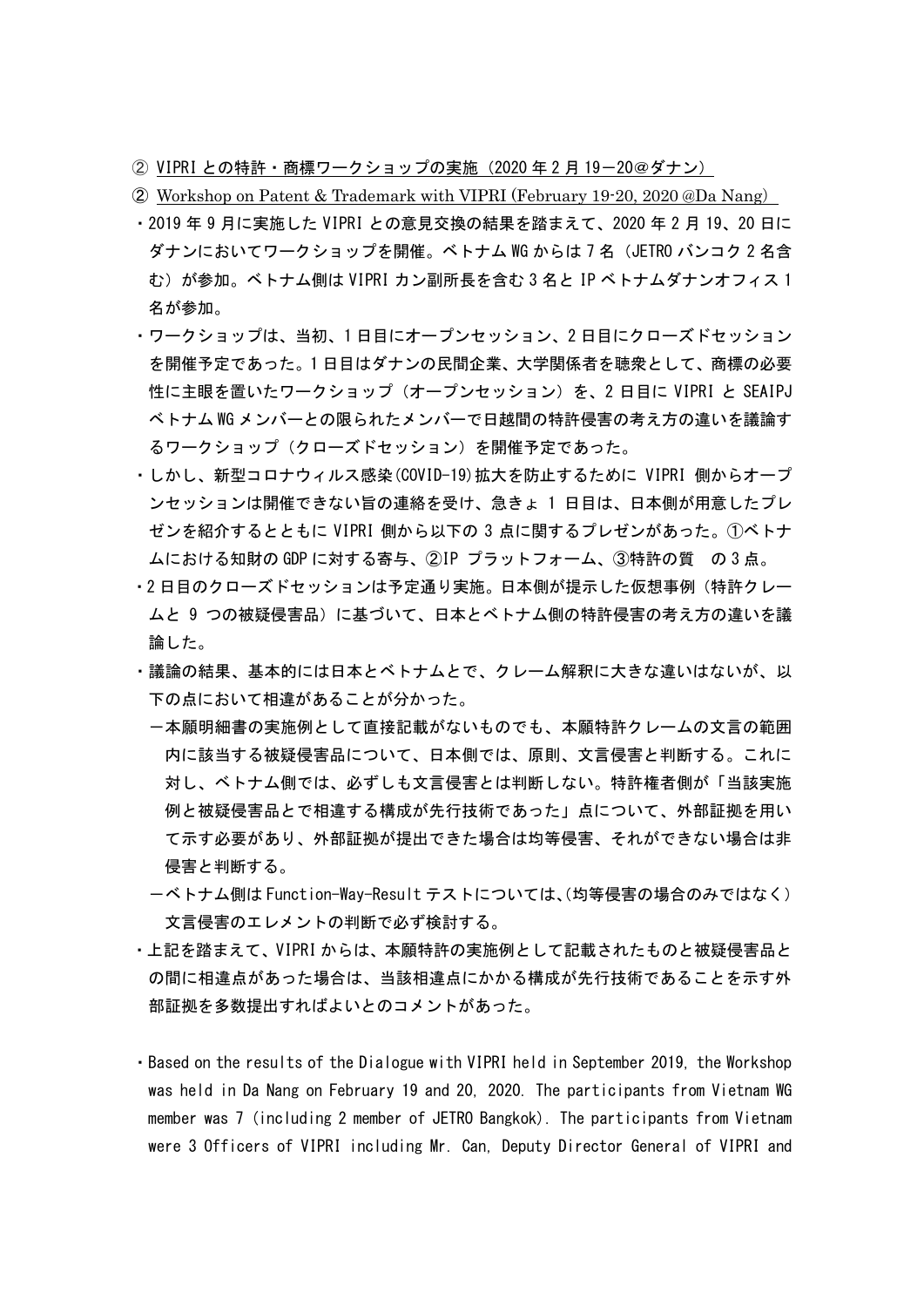1 officer of IP Vietnam Da Nang Office.

- ・ The workshop was initially scheduled to have an open session on the first day(Day 1) and a closed session on the second day(Day 2). The Workshop of Day1(open session) is focusing on the necessity of trademarks with a audience of private companies, college associates in Da Nang, and The Workshop of Day 2 (closed session) is discussing differences in the interpretation of patent infringement between Vietnam and Japan with limited members of VIPRI and SEAIPJ Vietnamese WG members.
- ・ However, in order to prevent the spread of the new coronavirus(COVID-19), VIPRI side notified that open sessions could not be held. Therefore, on the first day, the Japanese side gave presentations prepared by Vietnam WG side, and VIPRI side gave presentations on the following three points. ① IP contribution to GDP growth in Vietnam, ② IP platform, and ③ Quality of Patent.
- ・The second day closed session was held as planned. Based on the hypothetical case prepared by the Japanese side (patent claims and the nine allegedly infringing products), the differences in the interpretation of patent infringement between Japan and Vietnam were discussed.
- ・ As a result of the discussions, although there are no significant differences in the interpretation of claims between Japan and Vietnam, there are differences in the following points.
	- For allegedly infringing product, if it is not directly described as an embodiment in the specification of the registered patent, but it is included within the concept of the literal of the patent claim,
		- on Japanese side, it is determined to be infringing in principle.
		- On the other hand, on Vietnamese side, it is not always judged to be infringed.

It is necessary for the patentee to use external evidence to indicate that " the configuration that differs between the embodiment and the allegedly infringing product exists in the prior art". If external evidence can be submitted, it is judged as equivalent infringement, and if it cannot be done, it is judged as non-infringement.

- -For the Vietnamese side, regarding "Function-Way-Result test", it is always considered in determining the element of literal Infringement (not just for equivalent infringement).
- ・ Based on the above, VIPRI commented that if there is a difference between the embodiment of patent and the alleged infringement Product, a number of external evidences indicating that the structure relating to the difference is the prior art should be submitted.